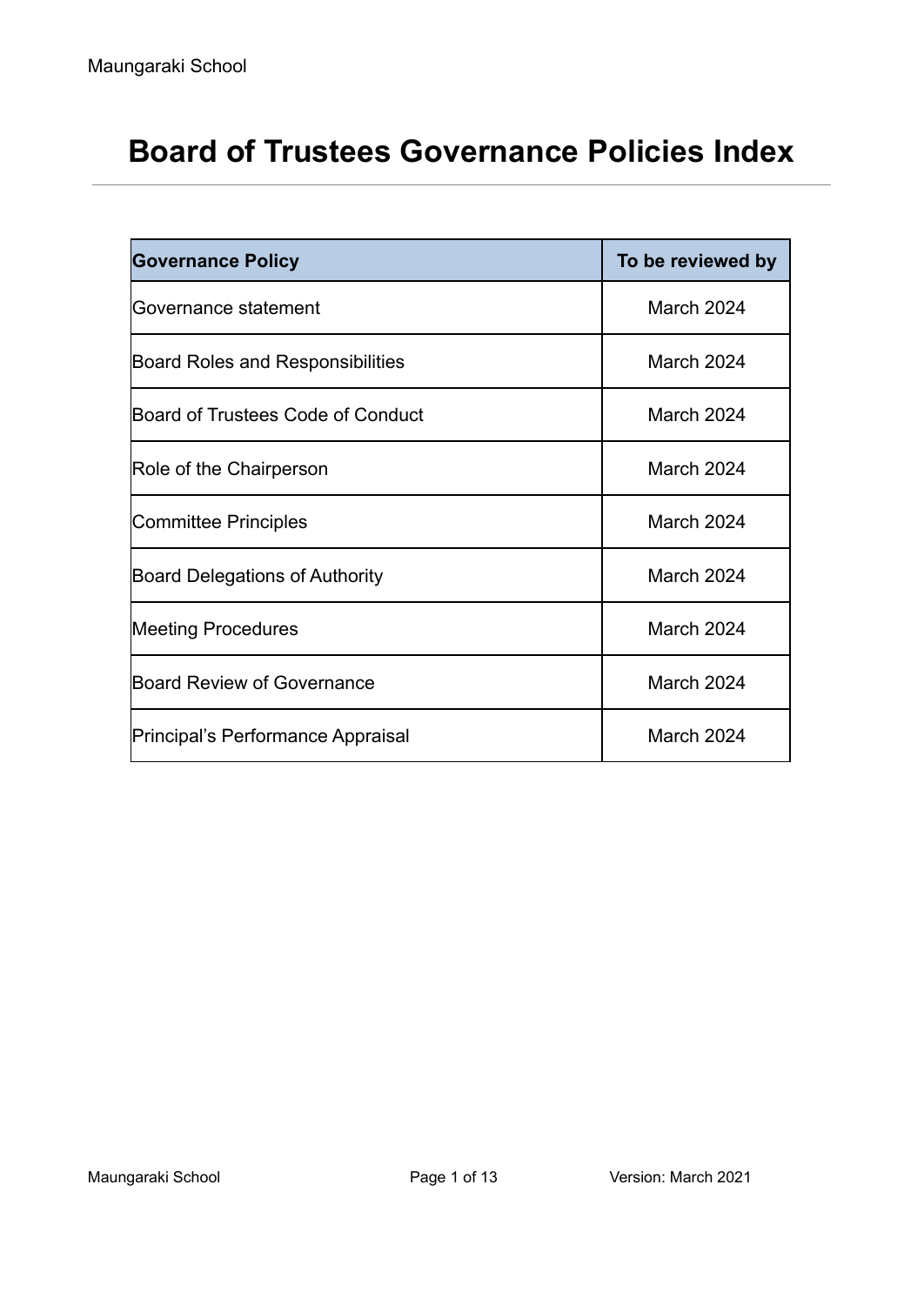### **Governance statement**

The Maungaraki School Board of Trustees is a Crown entity and is responsible for the governance of the School. There is a clear distinction between the roles of the Board and School. The Board is focused on strategic leadership as opposed to administrative detail and is accountable for the School's performance. The Board is focused on the future rather than past or present, and is proactive rather than reactive in its operations and decision making.

All elected, appointed and co-opted trustees, whether they are parent or staff representatives, come to the board table entrusted to ensure effective governance, despite the different perspectives they bring to board discussions. Individuals are neither advocates nor delegates with sectional interests, but work for positive student achievement and good school governance.

The legal responsibility of boards of trustees is determined by Section 127(1) of the Education and Training Act 2020. The primary objectives are to ensure that:

(a) every student at the school is able to attain their highest possible standard in educational achievement; and

- (b) the school—
	- (i) is a physically and emotionally safe place for all students and staff; and
	- (ii) gives effect to relevant student rights set out in the Act, the New Zealand Bill of Rights Act 1990, and the Human Rights Act 1993; and
	- (iii) takes all reasonable steps to eliminate racism, stigma, bullying, and any other forms of discrimination within the school; and
- (c) the school is inclusive of, and caters for, students with differing needs; and
- (d) the school gives effect to Te Tiriti o Waitangi, including by—
	- (i) working to ensure that its plans, policies, and local curriculum reflect local tikanga Māori, mātauranga Māori, and te ao Māori; and
	- (ii) taking all reasonable steps to make instruction available in tikanga Māori and te reo Māori; and
	- (iii) achieving equitable outcomes for Māori students.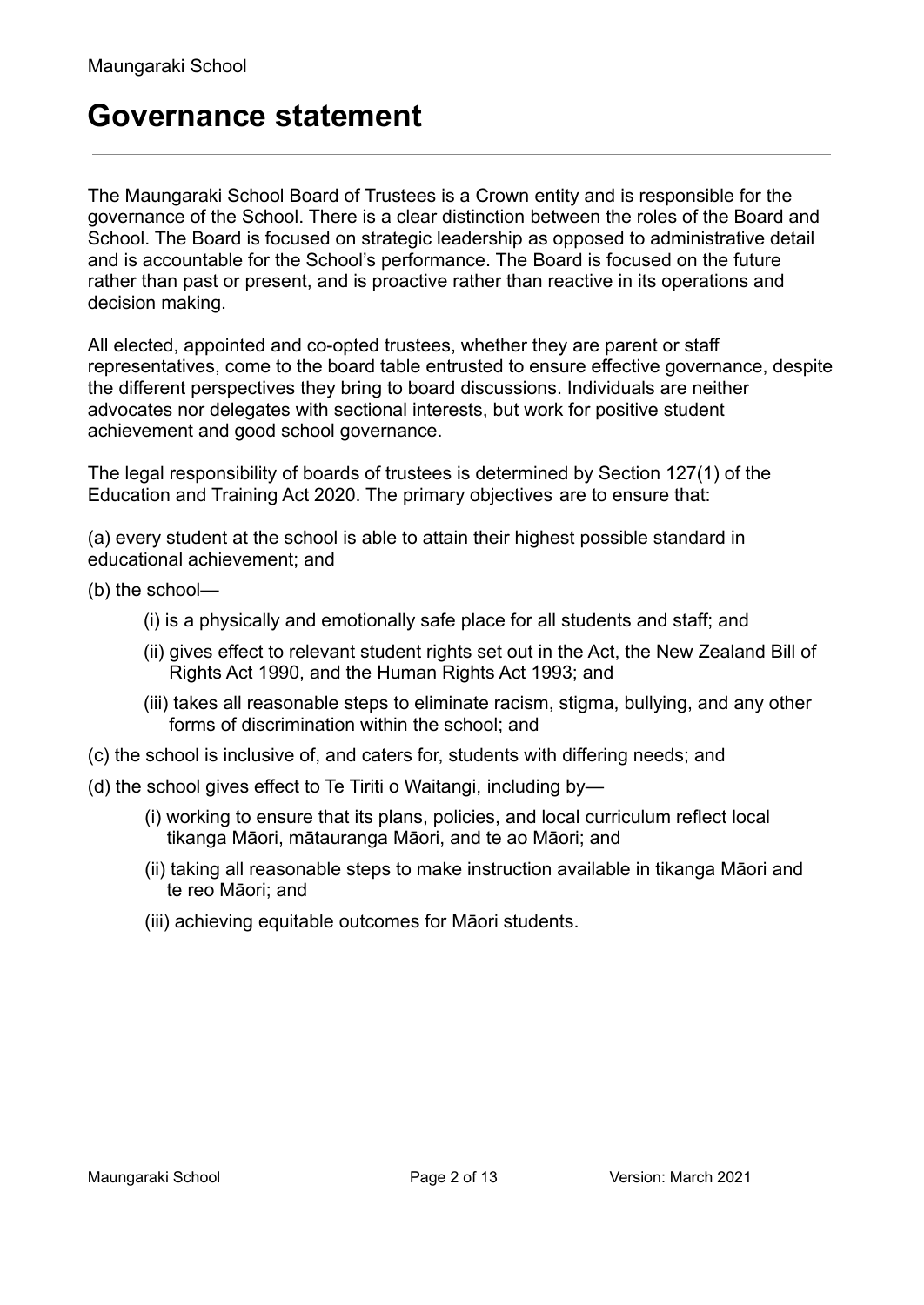## **Board Roles and Responsibilities**

#### **The Board of Trustees must**:

- set a sensible and feasible strategic direction and monitor the School's progress against it
- approve and monitor the Annual Plan
- develop and review the general policy direction
- monitor and evaluate student-learning outcomes
- appoint and assess the performance of and nurture the Principal
- act as good employers
- provide financial stewardship and ensure appropriate financial policy and safeguards are in place and followed
- oversee, conserve and enhance school resources
- consider and approve major policies and programme initiatives
- effectively manage risk
- build a broad base of community support
- exercise governance in a way that fulfils the intent of the Treaty of Waitangi by valuing and reflecting New Zealand's dual cultural heritage
- deal with any disputes and conflicts referred to the Board
- ensure the Board is compliant with its legal requirements, including the:
	- Education and Training Act 2020
	- Health and Safety at Work Act 2015
	- Vulnerable Children Act 2014
	- Privacy Act 2020.
- ensure appropriate succession planning.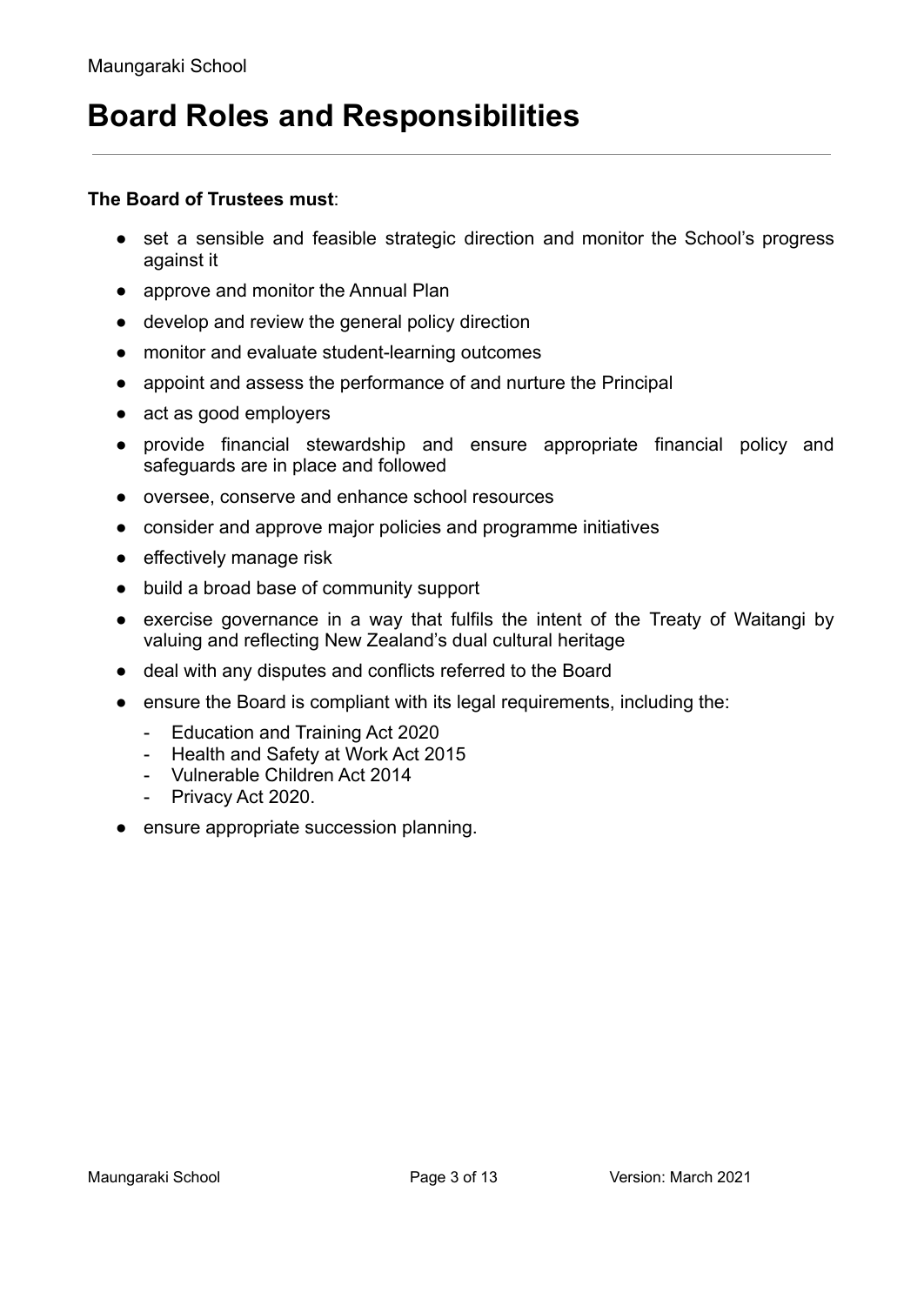# **Board of Trustees Code of Conduct**

The Board ensures a Charter (Mission, Vision and Values statements, Strategic and Annual Plans) and policy framework are established to guide and direct the management of the School. The Board monitors the implementation of these through school self-review.

Trustees act in the best interests of the School through the governance role of the Board. The following key responsibilities define the expectations of a member of this Board.

### **As a member of the Board of Trustees of Maungaraki School:**

- 1. I will ensure the needs of all students at Maungaraki School and their achievement are paramount.
- 2. I will maintain and understand the values and goals of the School.
- 3. I will publicly represent the School in a positive manner.
- 4. I will abide by the collective decisions of the Board and not act independently of, or against, these.
- 5. I will respect the confidentiality of papers and information, including those in relation to the Board's role as employer.
- 6. I will make every effort to attend Board of Trustee meetings (regular and special) and read agenda papers and reports beforehand.

If I am unable to attend a meeting, I will contact the Chairperson, Principal, or Secretary beforehand to tender my apology, and familiarise myself with what occurred.

- 7. I will contribute my thoughts and ideas and listen to and respect those expressed by other Board members.
- 8. I will make every effort to discuss significantly contentious issues with the Chairperson before raising them at meetings.
- 9. I will take on a "portfolio" and undertake to find out more about my area of responsibility in an effort to ensure it operates effectively.
- 10. I will make every effort to participate in any professional development programme agreed to by the Board.
- 11. I will undertake an annual self-evaluation and seek feedback from other Board members to consider ways in which I have contributed to the effectiveness of the Board, and things I might do to increase my effectiveness.
- 12. I will declare any conflicts of interest.
- 13. I will respect the integrity of the Principal and staff. I understand my responsibilities as a good employer.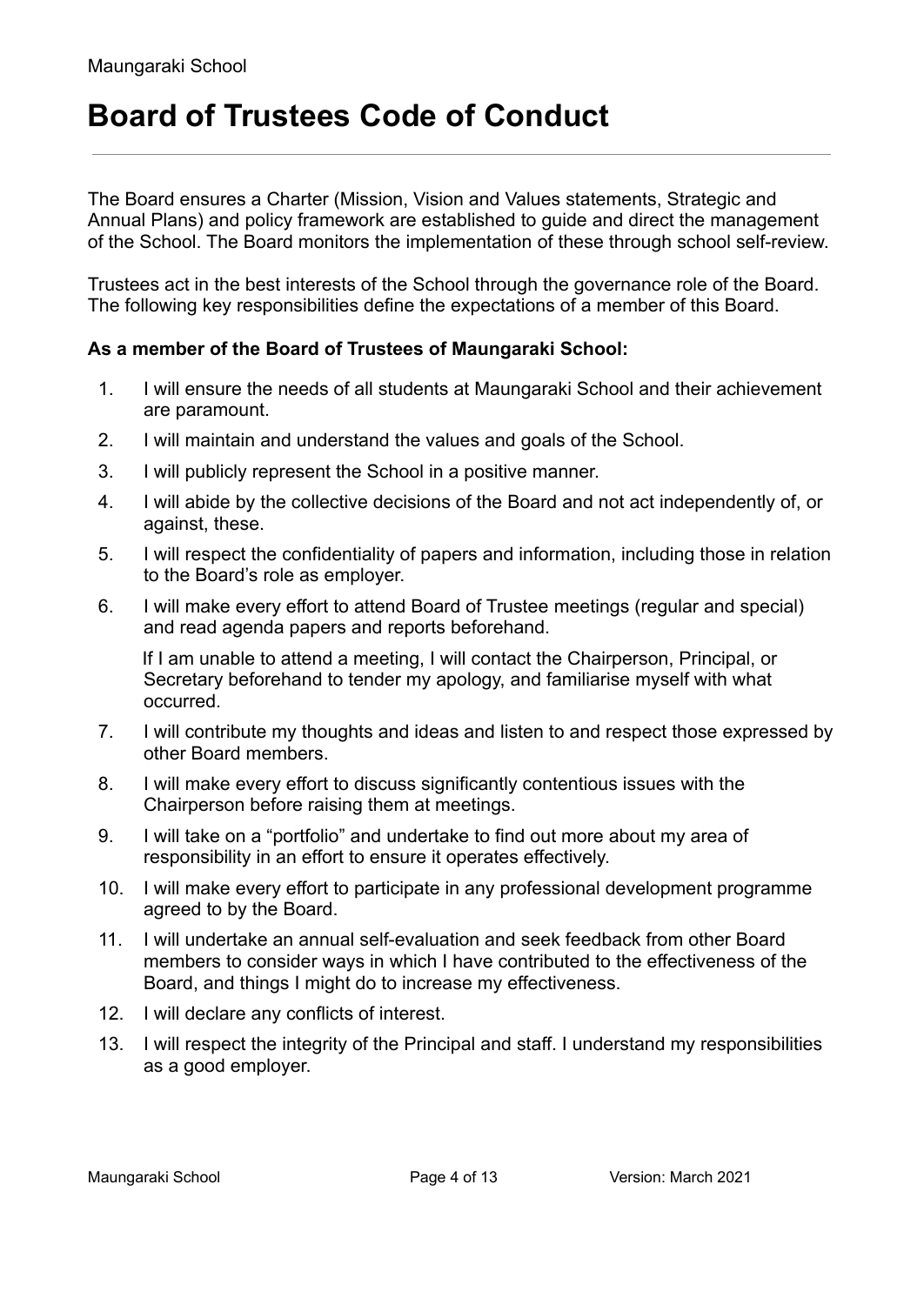#### Maungaraki School

14. I will be encouraging and respectful of others contributing their views and opinions and will act in a respectful manner at all times, including during robust debate. I will respect the right for any member to declare their discomfort at any time during discussions.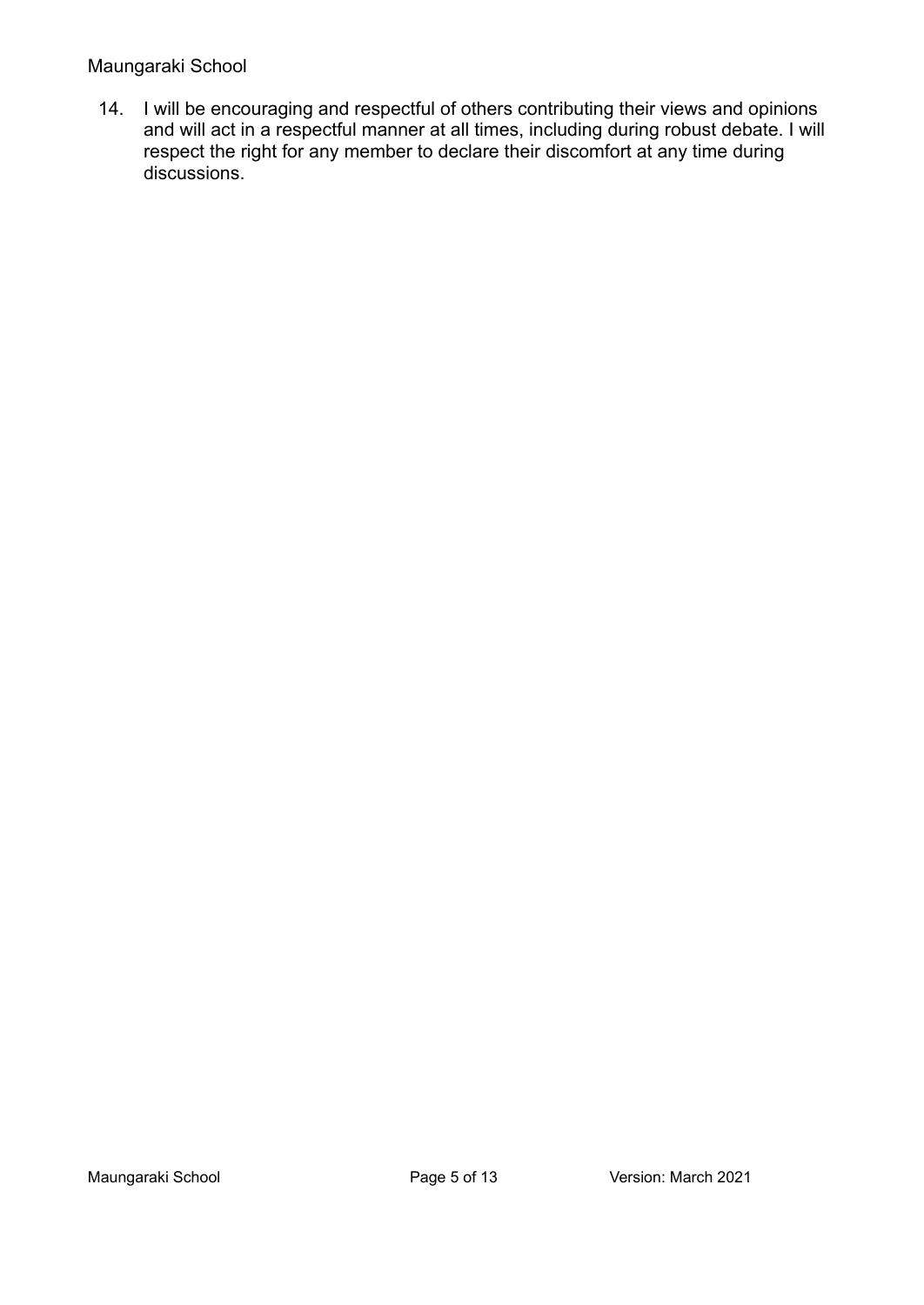# **Role of the Chairperson**

The Chairperson is the leader of the Board and carries overall responsibility for the integrity of the Board's processes.

To fulfil the obligations of the Education and Training Act 2020, the role of Chairperson must be decided annually. This will occur at the beginning of the first Board meeting each year. Expressions of interest or nominations and the early part of the meeting will be managed by another Board member (who is not seeking the Chair's role). The election process occurs and the designated Chair takes over at that point. In an election year, the Chair is decided in the first meeting after the election is held.

#### **The Chair role involves the following responsibilities**:

- Spokesperson for the Board on strategic matters.
- Establishment and maintenance of an ongoing working relationship with the Principal.
- Building of an effective team.
- Providing Board members with the opportunity for development.
- Dissemination of information to other Board members.
- Ensuring that the Principal's Performance Agreement and Appraisal are completed on an annual basis.
- Protected Disclosure Officer (see management procedures manual).
- Official signatory for the Board, including for annual accounts (required under section 134 of the Education and Training Act 2020).
- Preparing agenda for meetings.
- Chairing of the meeting:
	- o Meeting discussion content will only be those issues that, according to Board policy, clearly belong to the Board to decide, not the Principal.
	- o Deliberation will be timely, fair, orderly and thorough, but also efficient and kept to the point.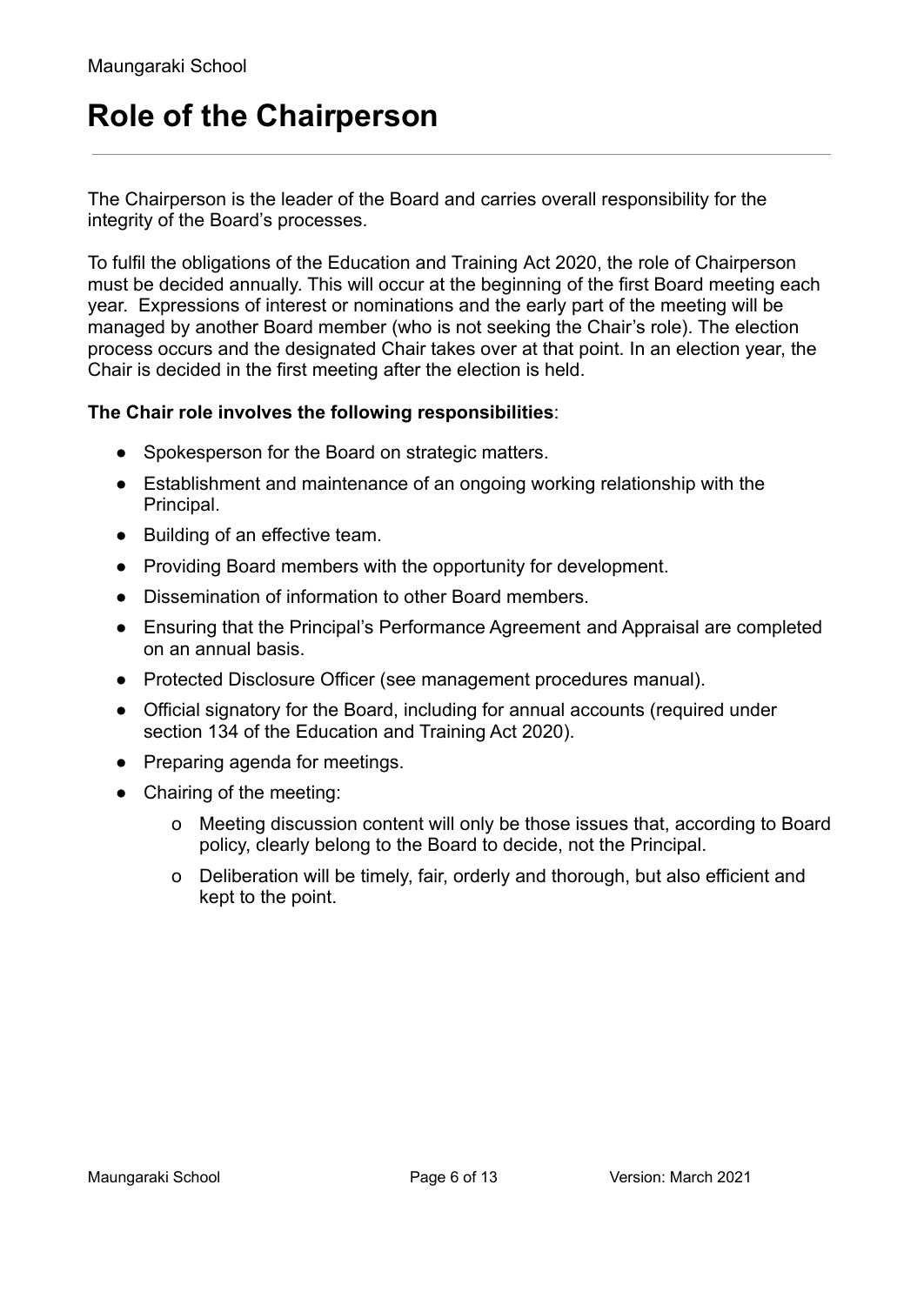## **Committee Principles**

The Board may set up committees (sub-committees of the Board) to help carry out its responsibilities and due process (e.g., staff appointments, disciplinary committee etc).

#### **Board committees**:

- hold delegated authority to act on the Board's behalf for specified courses of action
- are to have terms of reference containing information about:
	- o purpose
	- o committee members
	- o duties and responsibilities
	- o reporting procedures/schedule
- keep the Board up-to-date with progress and recommend options or board action
- may not be delegated any power to borrow money, as stated in section 156 of the Education and Training Act 2020.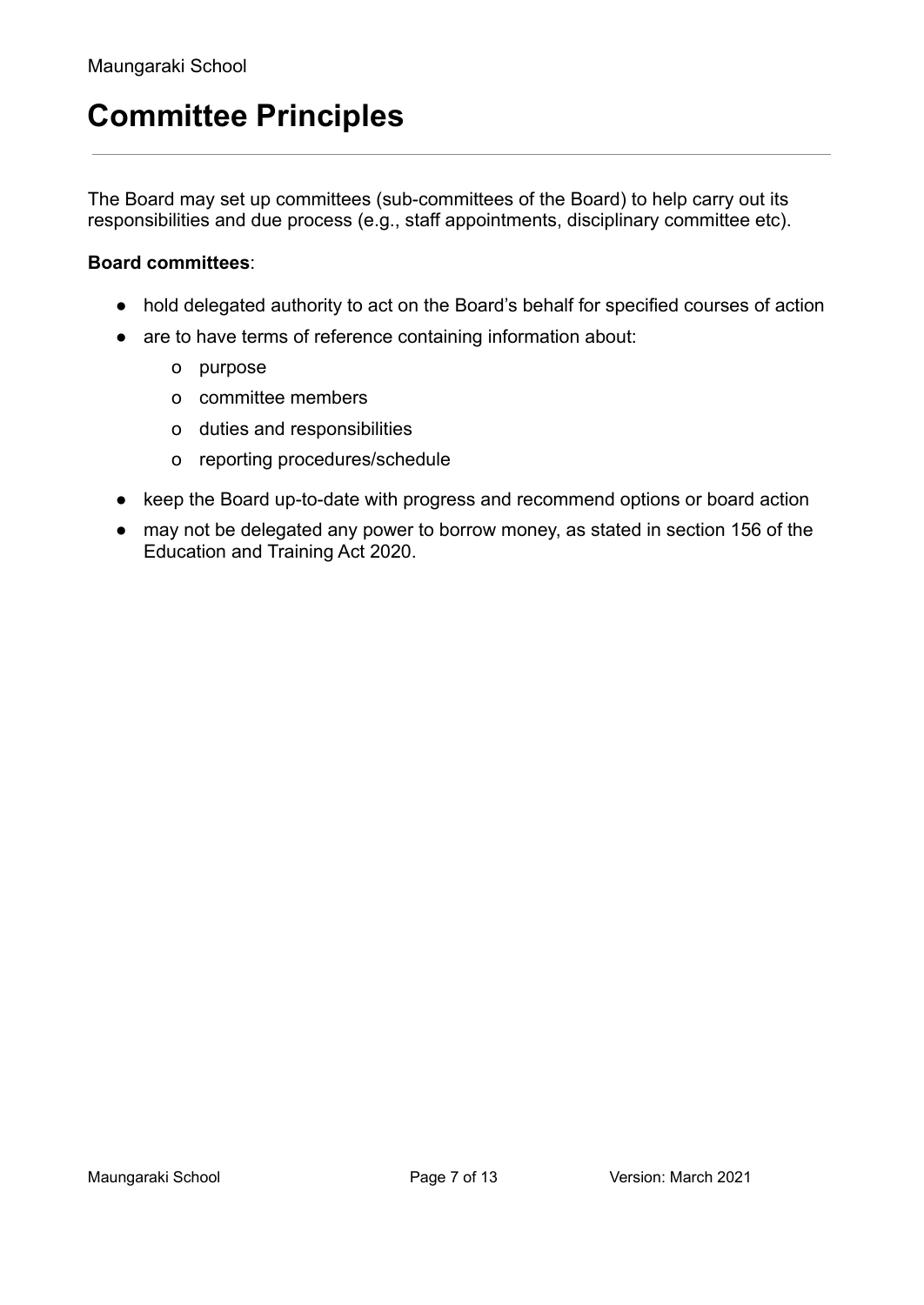# **Board Delegations of Authority**

To fulfil legal obligations and to enable the Board and management of the School to function to their fullest potential, the following delegations of authority are in place.

A list of current delegations will be available in BoardPro at each meeting. Additions or deletions can then be made.

| <b>Personnel</b>                                                                                         | <b>Delegated Authority</b>                                                                                                                                                                                                                                                                           |
|----------------------------------------------------------------------------------------------------------|------------------------------------------------------------------------------------------------------------------------------------------------------------------------------------------------------------------------------------------------------------------------------------------------------|
| [Delegations can be to a person or<br>committee].                                                        | [Task for which delegation of authority is required]                                                                                                                                                                                                                                                 |
| Principal or delegate + at least one<br>other (Staff or Trustee).                                        | That the stated personnel are delegated authority to appoint<br>Support Staff, as outlined in the Board's personnel policy.                                                                                                                                                                          |
| Principal + two others (Staff or<br>Trustee).                                                            | That the stated personnel are delegated authority to appoint<br>Teaching Staff, as outlined in the Board's personnel policy.                                                                                                                                                                         |
| Chairperson of the BOT                                                                                   | Delegated the authority to act as protected disclosures officer,<br>as outlined in the Board's Governance policy.                                                                                                                                                                                    |
| <b>Caro Wills</b>                                                                                        | Delegated the authority to act as Privacy officer, as outlined in<br>the Board's Governance policy.                                                                                                                                                                                                  |
| <b>Deputy Principal</b>                                                                                  | That the Board, except where the Board otherwise<br>determines, shall in the absence of the Principal from duty for<br>periods not exceeding 2 weeks and for the full period or<br>periods of such absence, delegates the Deputy Principal to<br>perform all the duties and powers of the Principal. |
| Principal                                                                                                | Delegated the authority to close the School if the Ministries of<br>Health and/or Education require it due to a major health and<br>safety threat to the School.                                                                                                                                     |
| Principal, Deputy Principal, and<br><b>Bursar</b>                                                        | Delegated authority to be signatories for the School's bank<br>accounts.                                                                                                                                                                                                                             |
| Principal                                                                                                | Delegated authority to approve staff applications for leave of<br>up to six weeks.                                                                                                                                                                                                                   |
| <b>Discipline Committee</b><br>(As outlined in Stand-downs,<br><b>Suspensions and Exclusions Policy)</b> | That a discipline committee of no less than three board<br>members (determined by availability) is delegated the<br>authority to conduct a discipline hearing to determine<br>a student's future at Maungaraki School in the event of<br>student suspension.                                         |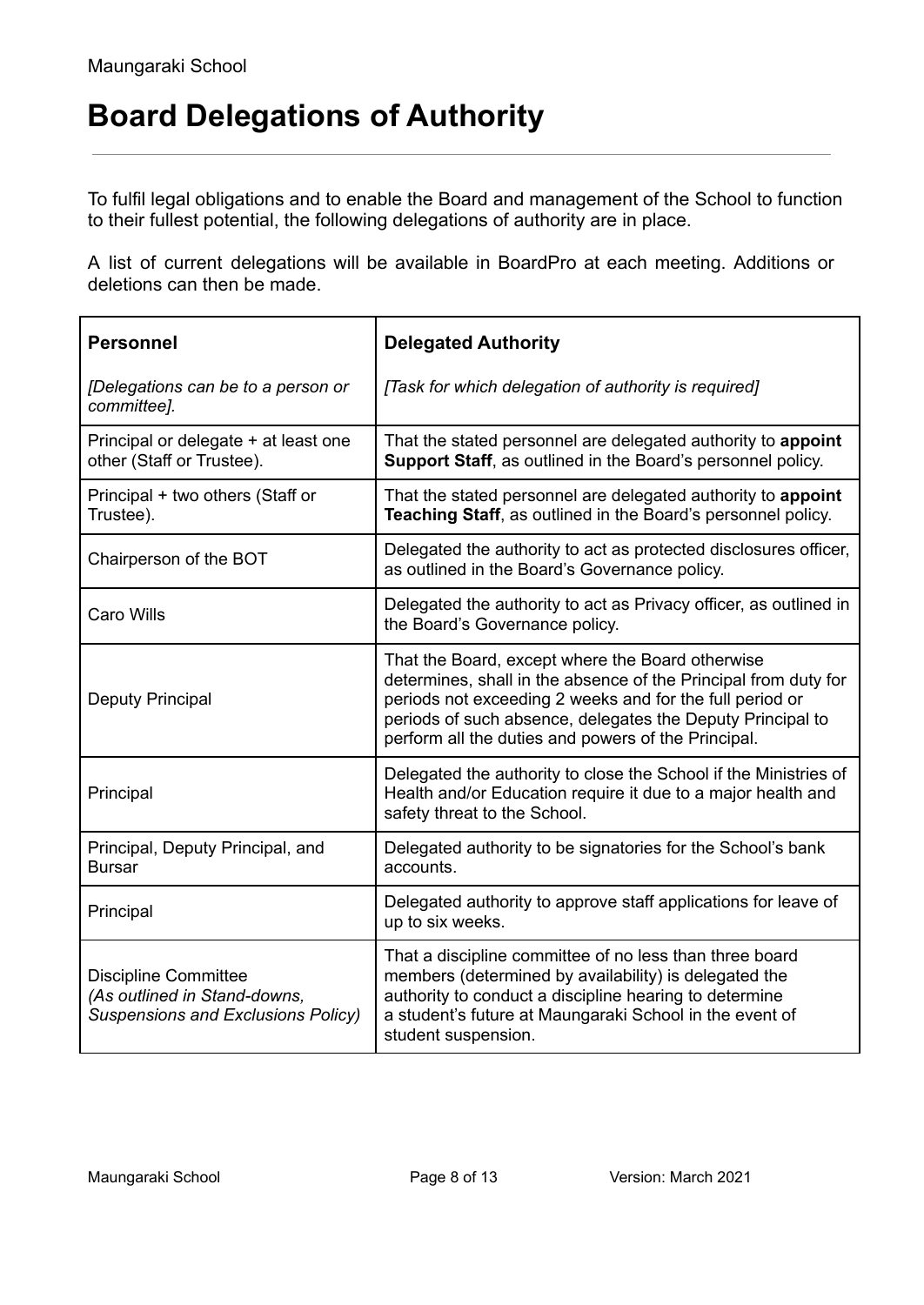## **Meeting Procedures**

Throughout this section, an **\*** denotes a legal requirement.

### **General**

- Meetings will be held on a schedule set by the Board at the beginning of each year. Two meetings are usually held each term, or as required to meet the obligations of the Board.
- In the first meeting of the year (except election year) board roles are determined. In election year, board roles are decided in the first meeting after the election is held.
- The quorum shall be more than half the members of the Board currently holding office\*.
- The Chairperson may exercise a casting vote in the case of equal votes, in addition to his/her deliberative vote\*.
- Any trustees with pecuniary interest in any issue shall not take part in any debate on such issues and may be asked to leave the meeting for the duration of the debate\*.
- Meetings are held with the expectation that trustees have prepared for them and will participate in all discussions at all times within the principles of acceptable behaviour.

### **Time of Meetings**

- The Board will determine the length of time for each meeting.
- Each meeting will continue until business is finished, unless the Board decides to carry over any remaining business until the next meeting.

#### **Special Meetings**

- A special meeting may be called by delivery of notice to the Chairperson signed by at least one third of board members.
- The Chairperson may call a special meeting to deal with urgent issues (for example, exclusions, stand-downs, ERO visit).

### **Exclusion of the Public**

- The meeting may, by resolution, exclude the public and news media from the whole or part of the proceedings in accordance with the Local Government Official Information and Meetings Act 1987\*.
	- o Clearly explain the reasons for excluding the public.
	- o Reserve the right to include any non-board member it chooses.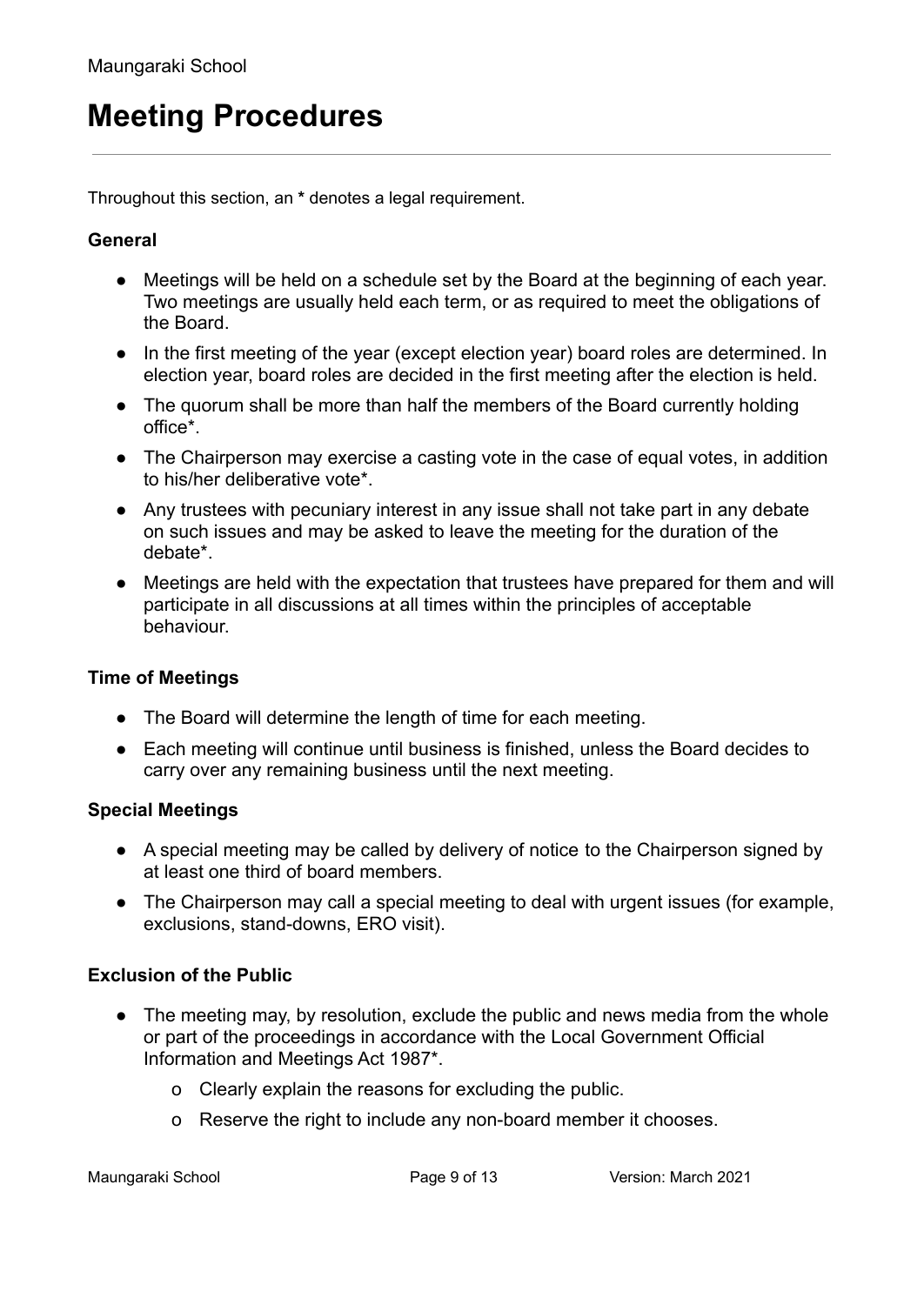Maungaraki School

### **Public Participation**

- Members of the public will not be allowed free discussion during the meeting, unless agreed to by the Chairperson.
- Members of the public wishing to seek speaking rights must register this with the Board Chair prior to the meeting. For rights to be granted, the relevant agenda item must be stated. Members of the public shall speak for no longer than three minutes.
- Public attending the meeting will be given a notice about their rights to participation in the meeting.
- Public will not be able to vote on motions presented.

#### **Motions/Amendments (where appropriate)**

- All motions and amendments moved in debate must be seconded unless moved by the Chairperson\*.
- Motions and amendments once proposed and accepted may not be withdrawn without the consent of the meeting\*.
- No further amendments may be accepted until the first one is disposed of\*.
- $\bullet$  The mover of a motion has right of reply\*.
- A matter already discussed may not be reintroduced at the same meeting in any quise or by way of an amendment<sup>\*</sup>.

#### **Termination of Debate**

• All decisions will be taken by open voting by all trustees present.

### **Agenda**

- The agenda preparation for each meeting is the responsibility of the Chairperson.
- The Board determines the overall structure of the agenda, aiming for at least 50 percent of meeting time on strategic discussion and decisions.
- The agenda will be distributed to trustees no later than the Friday before the meeting. Sufficient copies of the agenda will be available at the meeting for the public.
- Papers requiring significant reading and consideration are to be sent to trustees no later than five working days before the meeting.
- The order of the Agenda may be varied as required.

#### **Minutes**

• The minutes will be distributed to the Chair within five working days of the meeting. Draft minutes will be circulated to the Board for comment within five working days of the Chair receiving them.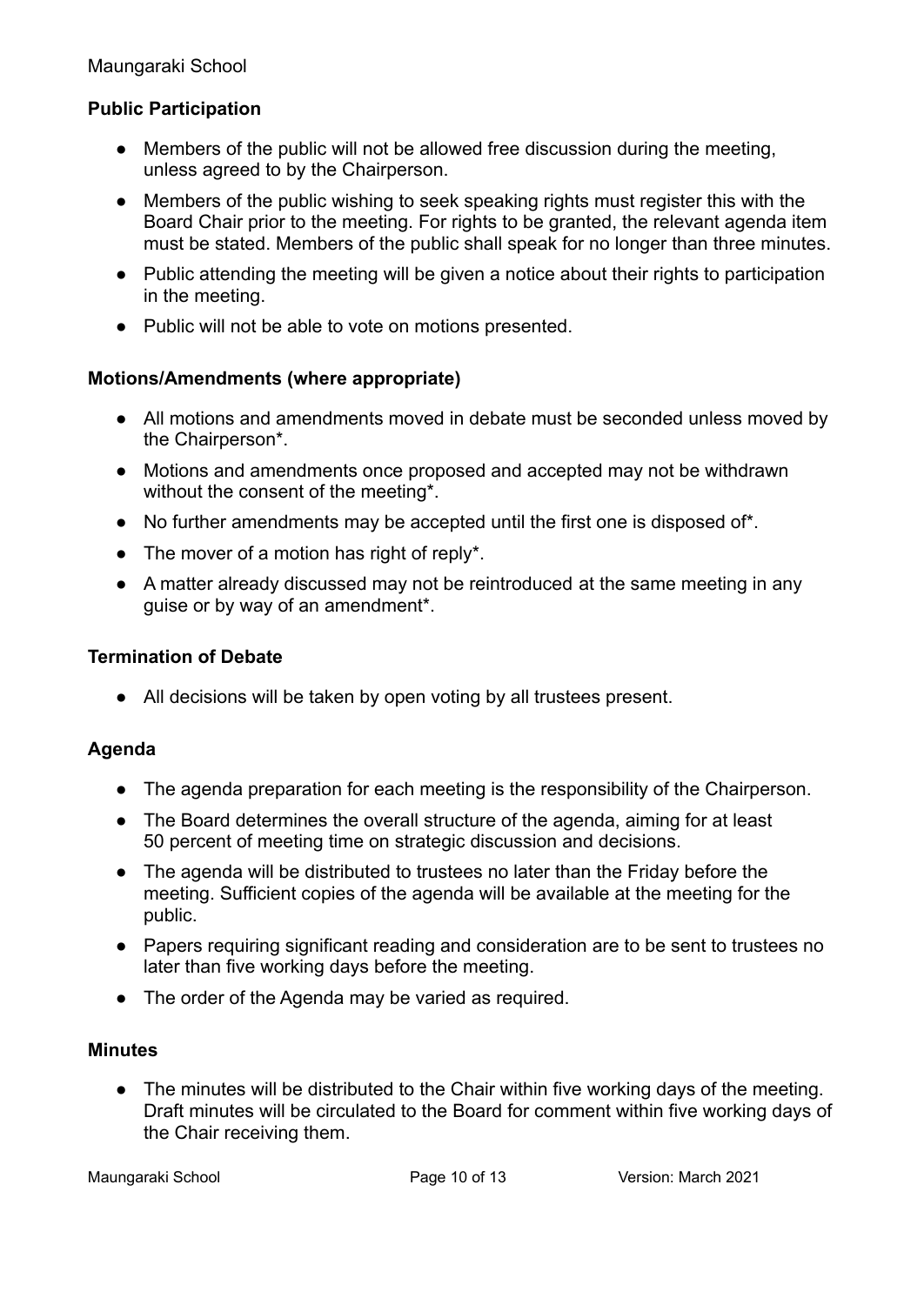### **Board Review of Governance**

To ensure the Board remains proactive and maintains a culture of self-improvement, the Board will evaluate and review its performance as individuals and as a group annually.

This will focus on four elements of effective governance for schools: Accountability, Leadership, Representation, and the Employer Role.

The Board's performance will be evaluated against evidence which includes, but is not limited to:

- the Annual Report including the Analysis/Statement of Variance and audited financial statements
- student achievement data
- staff and student wellbeing surveys
- Education Review Office (ERO) reports
- Board self-evaluation
- feedback from parents, caregivers and staff
- student voice
- Principal performance review
- any other means deemed appropriate by the Board.

The Board self-evaluation will follow best practice, with each member reflecting on:

- how well the Board is working together and accomplishing its goals
- how well the member participates and contributes to meetings
- how well the Chair helps members participate and contribute
- how much time is spent on strategic issues
- how well meetings are run.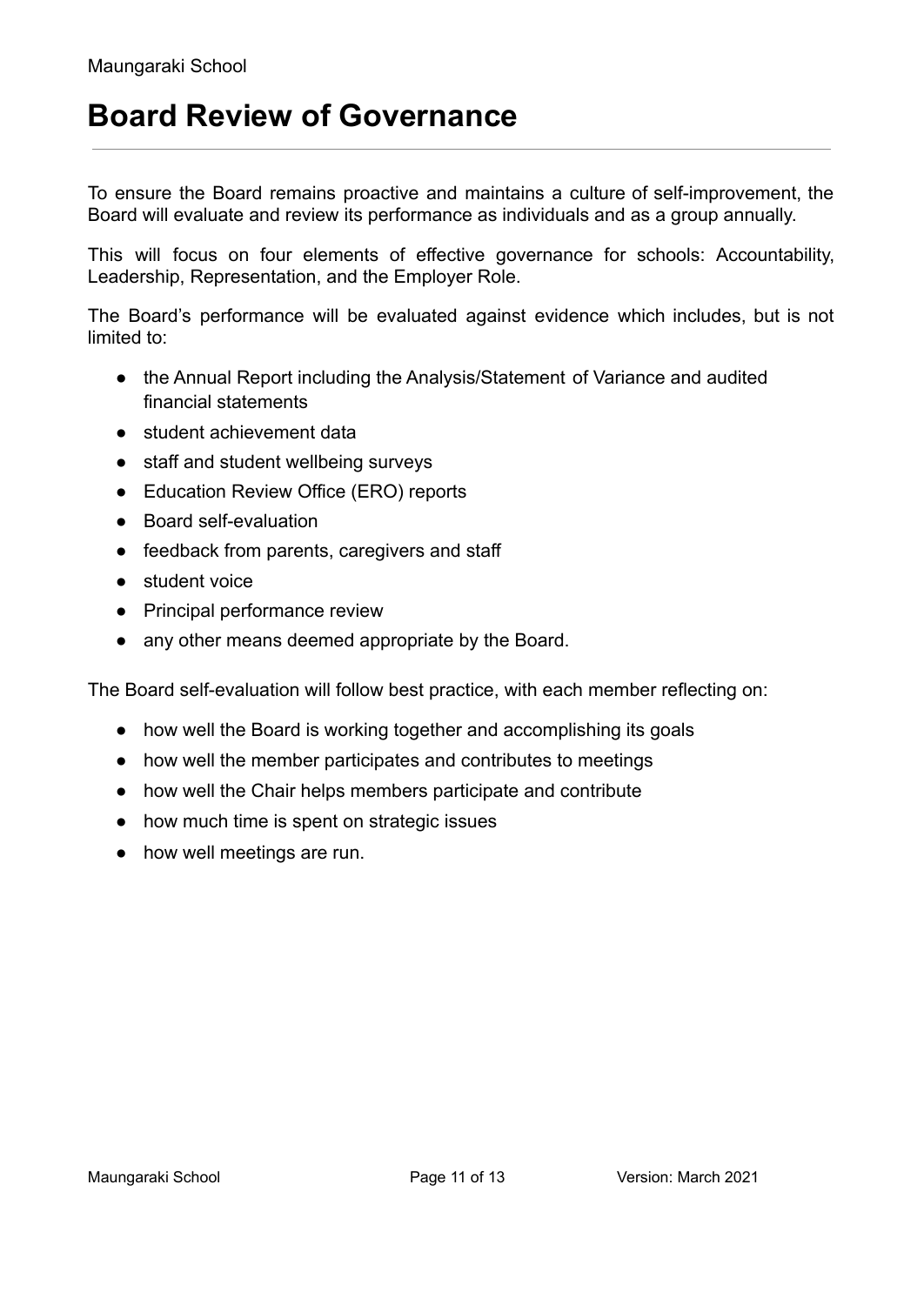## **Principal's Performance Appraisal**

The Board is responsible for reviewing the performance of the Principal annually, with the objective of ensuring high quality education opportunities for the students of Maungaraki **School** 

The Board, through the Chairperson and/or designated person, will establish an agreed set of objectives for the year's appraisal in consultation with the Principal. These objectives will be set in advance of the review period.

In addition to any informal contact between the Principal and Chairperson, there will be an agreed upon time when the Chairperson, and/or designated person, and the Principal meet to carry out a formal appraisal, based on the agreed objectives for the period. The format and process for this meeting will be negotiated and agreed upon by the Chairperson and/or designated person and the Principal. The process shall include a professional development plan for the Principal.

The Principal reports to the Board annually that the Principal's appraisal has been completed. The Board may use an independent appraiser, a committee, or a consultant, but the Standards for the Teaching Profession component must be assessed by a registered teacher. Any nominated body or person must be acceptable to the Principal.

The Teaching Council states that all principal positions are "teaching positions" regardless of whether the Principal has a teaching role, as principals are responsible for all learning in the school.

The outcome of the appraisal is reported to the Board (in-committee). The Principal will have an opportunity to respond to the report and address the Board before it discusses the report. The report remains confidential to the Principal and Board and their agents unless both parties agree to wider distribution.

Appraisal of the Principal has two elements:

- 1. Accountability in leading the school and managing and improving the quality of teaching.
- 2. Development objectives relating to both organisational goals and personal professional development goals.

The Principal's annual performance agreement includes:

- the timeframe of the initial meeting, monitoring events, the formal end-of-appraisal interview, and final report to the Board
- an outline of performance expectations: key tasks, expected results, and performance indicators
- the professional standards for principals according to the relevant Principals' Collective Agreement